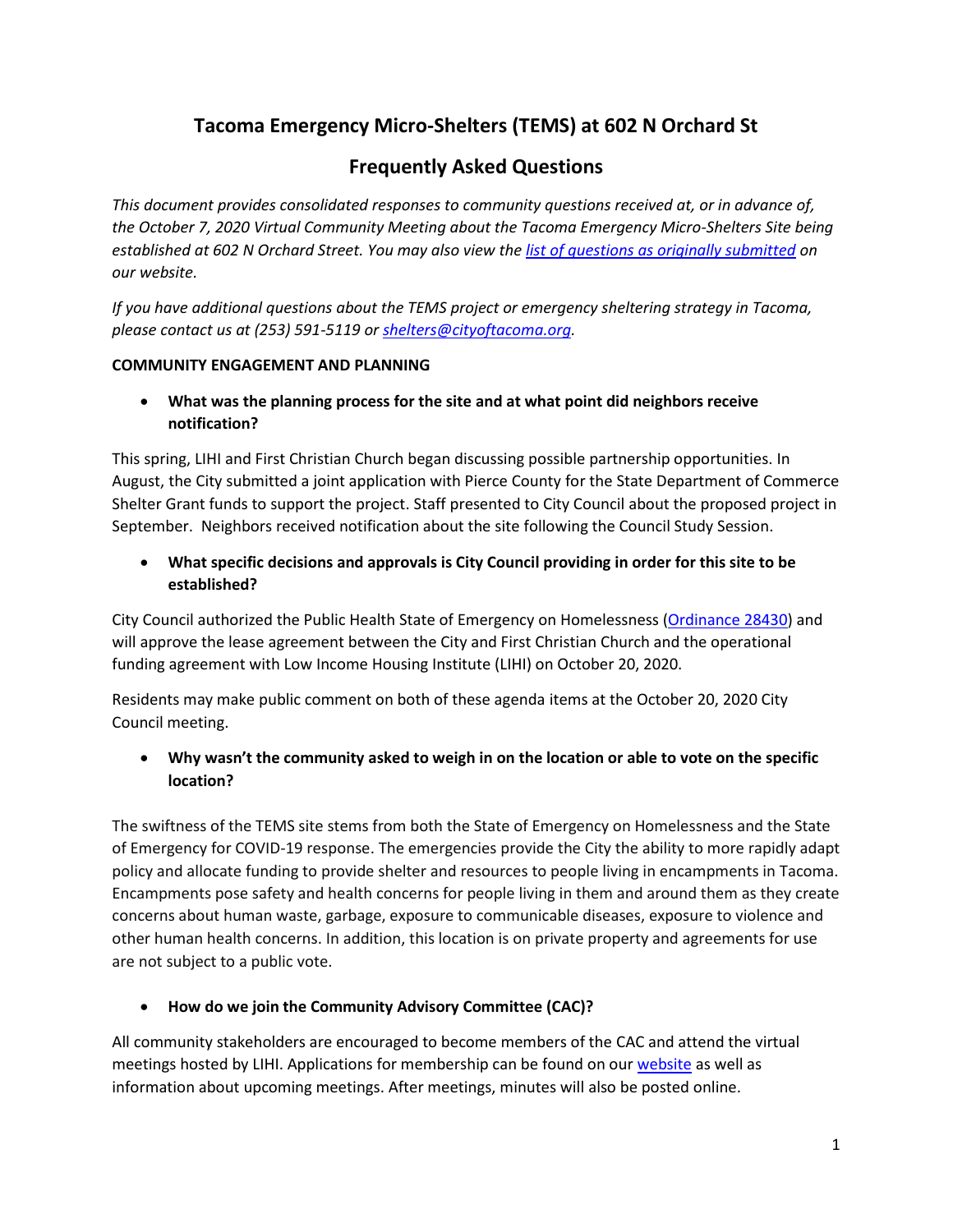## **What kind of volunteer opportunities will be available, and how can residents in the area best support their new neighbors?**

The best way to support the TEMS site upon opening is to participate in the Community Advisory Committee (CAC). The CAC is a group of problem solvers and advocates working to improve site operations and provide support to residents.

Volunteers are also encouraged to help with site set-up. Please contact [tinyhouses@lihi.org](mailto:tinyhouses@lihi.org) to learn about these opportunities.

## **Who is responsible for dealing with any issues that arise from the TEMS site?**

Immediate issues that arise on site should be referred directly to LIHI's on-site staff. The site staff contact information will be posted on the City website once the site is operational.

Other concerns may be directed to the City a[t shelters@cityoftacoma.org](mailto:shelters@cityoftacoma.org) or (253) 591-5119.

## **Can you provide information to the community in Russian, Cambodian and Korean?**

The City is able to connect with interpretation services in person or by phone. To access City information or resources in a language other than English, please contact 3-1-1 or (253) 591-5000 if outside of Tacoma city limits.

## **How do you plan to partner with the community moving forward?**

Neighbors and community stakeholders are encouraged to get involved with the site directly by volunteering, providing donations or connecting on the Community Advisory Committee (CAC). The City and Low-Income Housing Institute (LIHI) participate in all CAC meetings are available to respond to ongoing issues that arise during the CAC meetings.

Neighbors participating community block watch or other neighborhood groups through also have regular contact with City staff in order for us to help with community problem-solving and accessing City resources. To learn more about community groups in your area or to start a new group, contact Erik at [EHasstedt@safest.org.](mailto:EHasstedt@safest.org)

For response to an active concern regarding site safety, neighbors will be able to contact LIHI at the 24 hour security phone number which will be posted to our website once the site is operational. To report a crime in progress, neighbors should immediately contact 9-1-1.

#### **COMMUNITY HEALTH AND SAFETY**

#### **How do you plan to address the traffic congestion at the corner of 6th Avenue and Orchard St?**

Due to COVID-19, Tacoma residents are encouraged to stay home and avoid travel; however, we do expect TEMS residents to have transportation needs. LIHI will accommodate transportation needs with ride-for-hire services and bus passes, as needed.

Neighbors experiencing community concerns, such as unanticipated traffic impacts, as a result of the TEMS site are encouraged to attend the monthly CAC meetings. City staff are available at these meetings to hear from the community about any issues they may be experiencing and help find solutions.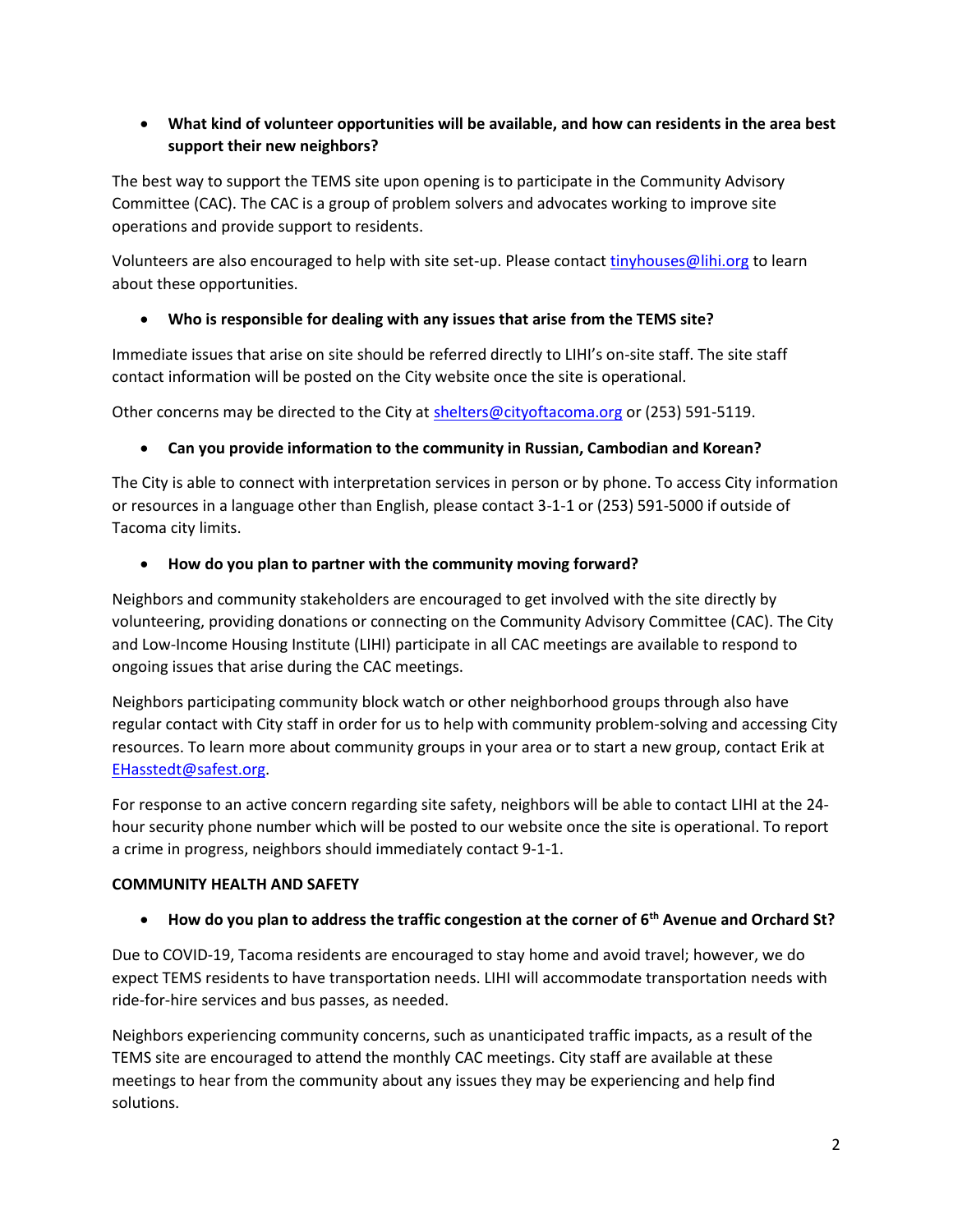We do expect TEMS residents to have transportation needs that LIHI will accommodate with ride-forhire services and bus passes, as needed.

# **How are you going to protect the vulnerable neighbors in the surrounding area?**

The City is confident that the TEMS site will be a well-run community asset by LIHI and the site location will not put vulnerable community members at an additional risk of being impacted by crime. The site will be fenced and 24-hour security will be provided by LIHI. Neighbors are encouraged to stay connected about community safety concerns through the Community Advisory Committee and neighborhood block watch groups.

## **How will this site impact my property value and taxes?**

Property valuation and taxes are set by the Pierce County Assessor's office. In other neighborhoods in Tacoma where the City has established TEMS sites we have not seen a negative impact on property values, which correlates to property taxes.

 **If my property value declines, I plan to seek compensation from the City. How do I begin this process?**

A resident may choose to file a claim for damages within the applicable statute of limitations. More information can be obtained by contacting the City Clerk's Office at (253) 591-5505 or downloading a [Damages Form and Instructions.](https://cms.cityoftacoma.org/cityclerk/Files/ClerkForms/ClaimDamage_FillIn.pdf)

**What impact on crime has the TEMS site at 60th and McKinley made?**

The TEMS site at 60<sup>th</sup> and McKinley and 8<sup>th</sup> and MLK have generated very few calls for service and reported crime. The locations are monitored by security personnel and are well managed by on site staff. All residents must adhere to a personal conduct agreement. Tacoma Police has not seen an increase in crime or nuisance activity in businesses adjacent to  $60<sup>th</sup>$  and McKinley.

 **What kind of assurances can you give us that this encampment will not negatively impact the safety of this community?**

The TEMS site will be staffed 24-hours a day, be fully fenced and have site security cameras. The Low Income Housing Institute (LIHI) also engages in regular trash pick-ups in the nearby area to keep the neighborhood clean.

# **How will panhandling be addressed?**

Panhandling is a protected First Amendment right and is typically not directly associated with micro shelter village locations or the stability site at 1421 Puyallup Ave. Unless subjects are blocking traffic, a danger to themselves or others, or engaged in aggressive panhandling officers will not take action. For concerns about panhandling, please contact your Tacoma Police's non-emergency line at (253) 789- 4721.

#### **Will police patrols increase in the area?**

Tacoma Police will continue to patrol and monitor the various micro-shelter sites and adjacent neighborhoods and business districts.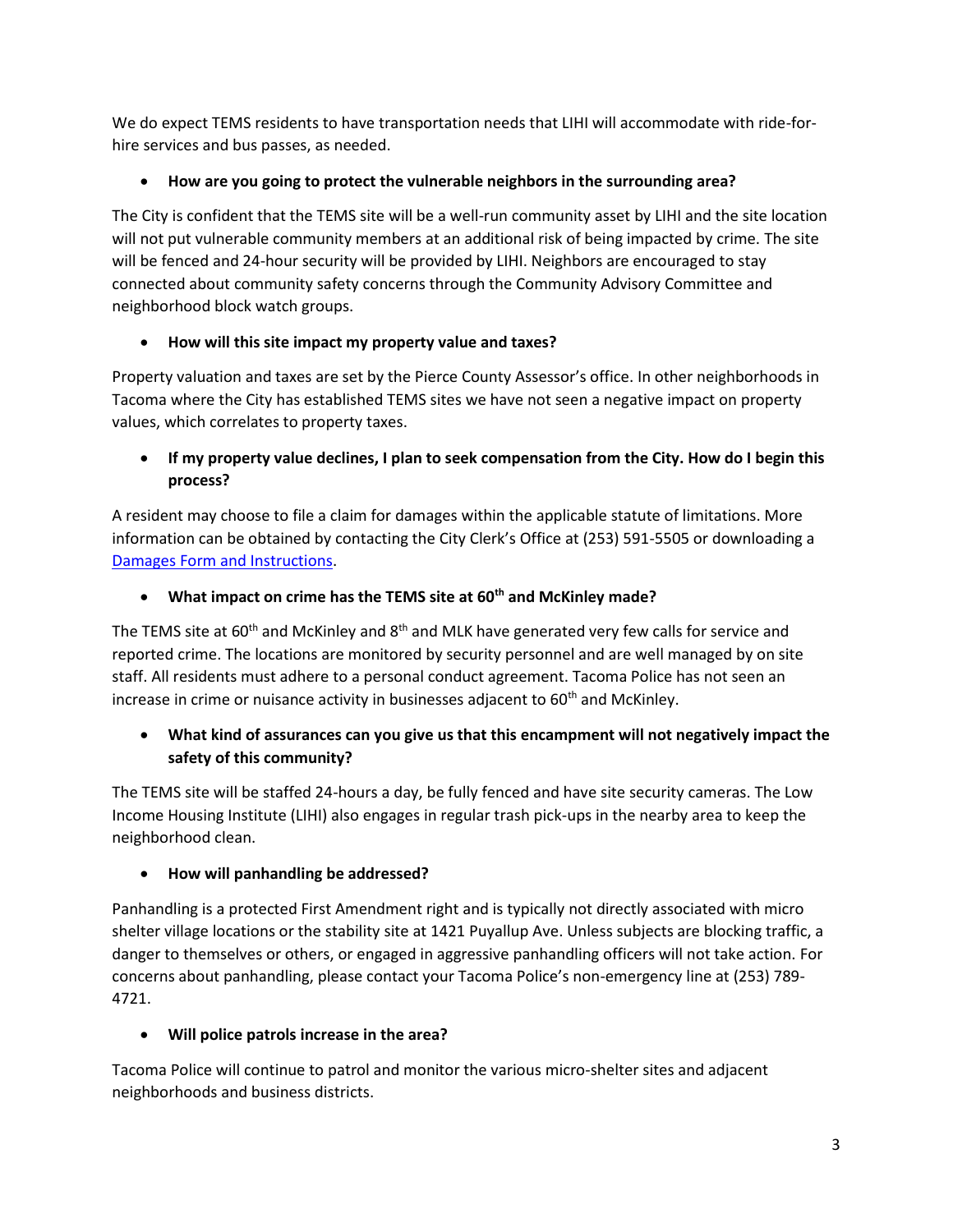# **Are there plans to increase the street lighting in the area in order to improve safety for the neighborhood?**

City staff recently assessed the lighting in the immediate vicinity and determined that the number of City street lights were adequate; however, the tree covering on the block between  $6<sup>th</sup>$  and  $8<sup>th</sup>$  of North Orchard is significant and blocking light. The City will be reaching out to specific property owners and encourage them to consider trimming back excess tree overhang in order to improve visibility at night.

## **Who do we call to pick up used needles and empty bottles in our alleys? What does the City plan to do to mitigate that?**

To report needles or illegal dumping in your neighborhood, please contact 3-1-1 or (253) 591-5000 or [submit a request online](https://cityoftacoma.org/cms/one.aspx?pageId=17887) for City support.

#### **SITE IDENTIFICATION AND ESTABLISHMENT**

## **How was the location at 602 N Orchard selected?**

In 2019, this location was identified as a potential shelter location during community conversations about possible locations for emergency and temporary shelter. The site at 602 N Orchard has a where a willing property owner to work with us on a lease agreement. If community members have additional sites they would like the City to consider they may email shelters@cityoftacoma.org or call (253) 591- 5119.

 **Can you expand on the permitting process for this proposal, given the fact that it is in a residential zoning district that would typically require a Conditional Use Permit?**

The Temporary Shelter would typically require a Temporary Use Permit. However, under the City Manager's State of Public Health Emergency related to homelessness the City can modify the process, provided the intent of the code is met. In this case, Neighborhood and Community Services is conducting the public process typically conducted by Planning and Development Services. To this end, public notice of the project has been provided and comments have been accepted. Further, the operational requirements of the shelter site are consistent with those set forward in Title 13 of the Tacoma Municipal Code related to temporary shelters.

# **What are the laws surrounding establishing a shelter so close to a school?**

There is no legal restriction to siting shelter locations within a specific distance from a school or daycare.

## **Why didn't the City choose to put this site in a different area where there is more community need?**

Unauthorized encampments exist throughout our community. The City's [encampment response map](https://www.cityoftacoma.org/government/city_departments/neighborhood_and_community_services/homelessness_services/encampment_cleanups_and_site_reclamation/encampment_response_map) indicates that there are encampment locations in the immediate vicinity to the site and individuals experiencing homelessness reside throughout our city. The City supports shelter locations throughout the community and encourages property owners interested in siting shelter on their property to contact [shelters@cityoftacoma.org](mailto:shelters@cityoftacoma.org) or (253) 591-5119.

**Has the City considered saving money by locating the site on City property?**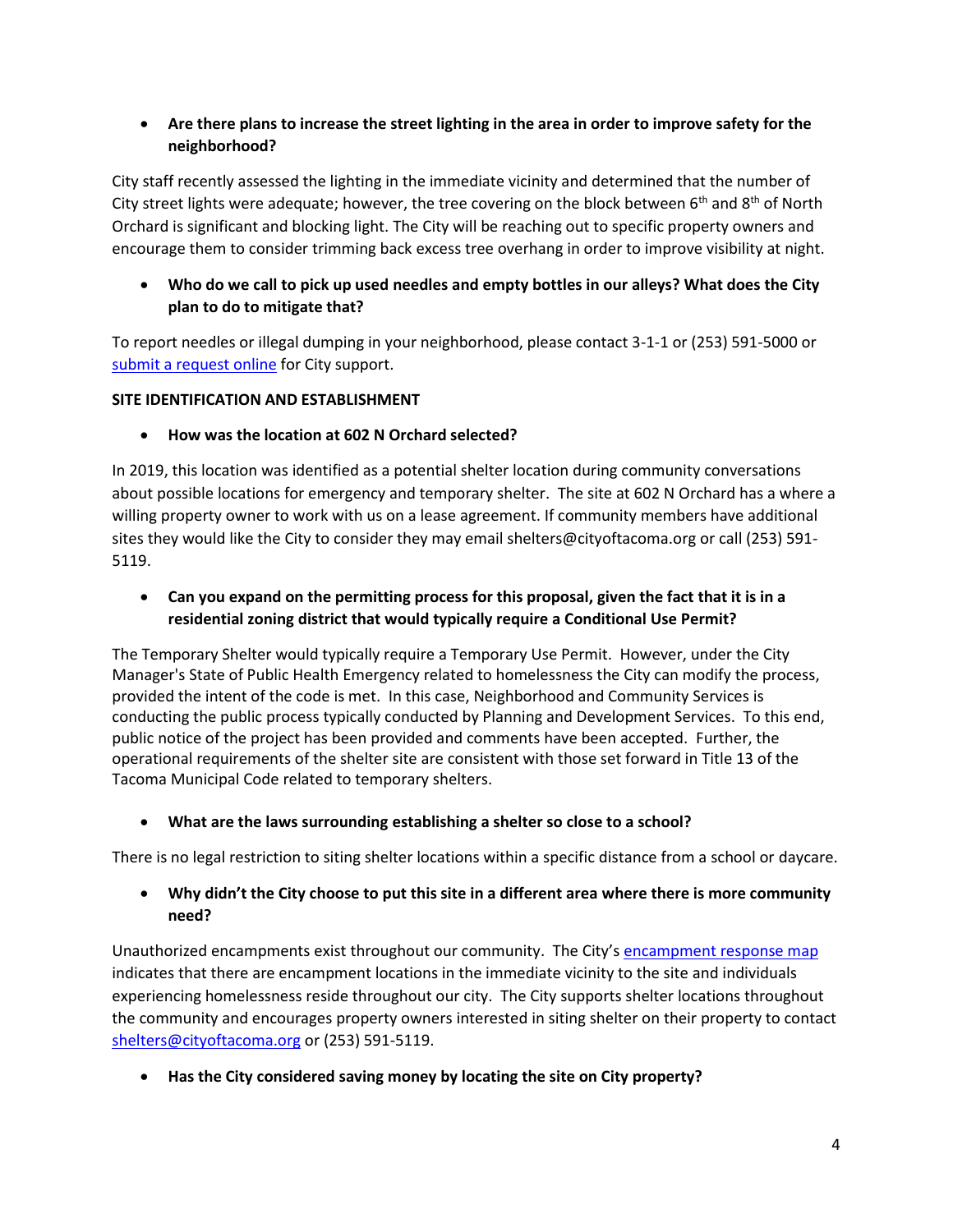The City established the Stability Site at 1421 Puyallup Ave on City property. We have conducted site analysis on all City owned available properties and will continue to assess as properties are identified as surplus. At this time we have not identified additional viable City-owned locations.

# **Why not use an abandoned property like the Safeway on 6th Ave or the empty K-Mart building to locate the site?**

The City continues to explore options with property owners throughout the City. Any site that is selected would have to be made available by the property owner and would have to financially feasible for the City to fund.

# **Who is paying for the project and how exactly are funds being allocated?**

The City is funding the shelter through a combination of State (Department of Commerce shelter grant) and Federal funds (ESG CV-2) dedicated to the set-up and operation of non-congregate shelter in response to COVID-19. Funds are being allocated to LIHI for operations, First Christian Church for lease payments, and some funding will be used for direct payment of set-up and utilities.

# **Why did the TEMS site on S 8th and MLK Jr Way only last eight months and this site is expected to last nearly three years?**

The length of the previous agreements have been primarily due to the availability of land to lease from property owners. At the time of lease for both sites, the property owner had planned future development. Construction of a low-income senior housing complex is underway at  $8<sup>th</sup>$  and MLK.

# **Is it possible that this project would extend beyond July 2023?**

Funding is available until 2023. An extension would be dependent upon available funding, the status of the City's State of Emergency, willingness of the property owner to continue to lease the land and Council authorization.

# **How is the property zoned in order to handle this housing?**

602 North Orchard Street is zoned "R-3 PRD" [Planned Residential District.](https://cms.cityoftacoma.org/Planning/Zoning%20Reference%20Guide%202016.pdf) The R-3 District is intended for one, two, and three-family dwellings. Some lodging and boarding homes are also appropriate. The R-3 District is characterized by low residential traffic volumes and generally abuts more intense residential and commercial districts. The setback requirements are the same as the R-2 District. The maximum building height in this district is 35 feet.

# **What is being done about the current criminal activity in the area of the church?**

Tacoma Police has worked with First Christian Church to obtain a no trespass order, which allows Police to remove unauthorized campers from the property. Additionally, the introduction of a 24/7 presence on site with regular foot patrols should deter illicit activity on the property.

# **SHELTERING STRATEGY**

 **With so many people experiencing homelessness in our community, why is the City investing so many resources into temporary sheltering instead of permanent structures?**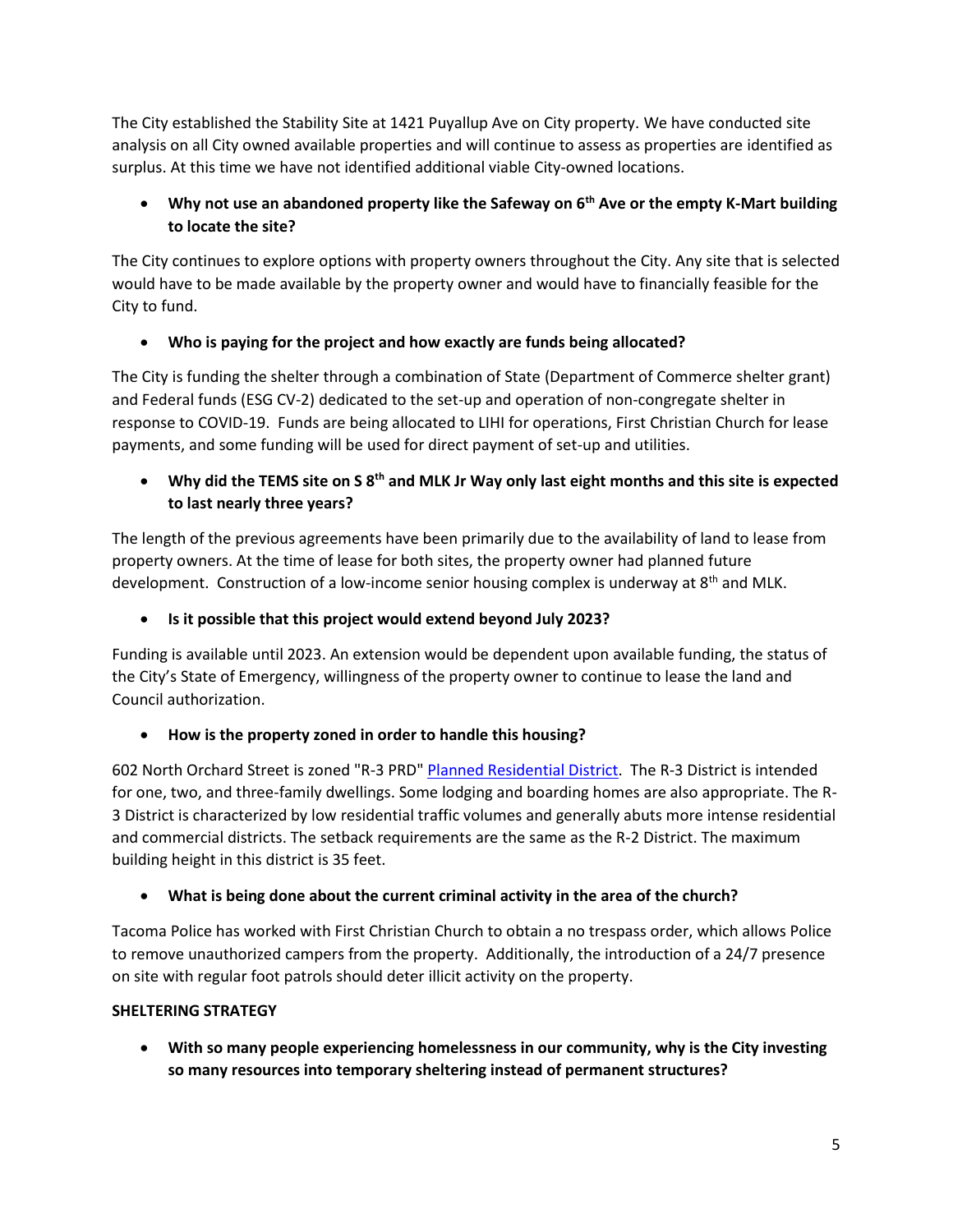The most cost effective strategy for providing services to individuals experiencing homelessness is to pursue permanent supportive housing and other housing options, which is why the City is pursuing these actions in the Affordable Housing Action Strategy. However, temporary and emergency shelters and supporting our community partners in shelter expansion efforts provides immediate relief to our residents living outdoors in unsafe conditions.

 **COVID 19 has had a significant impact on our community and household stability. When eviction protections end, is the City prepared to support the community with rent and other resources?** 

In April 2020, the City launched a COVID-19 rental assistance program to support individuals experiencing household stability issues related to COVID-19. Applications are currently being accepted until the end of the year and funding is allocated on a lottery basis. We do expect to allocate continued funding from this program in 2021. To learn more or apply, visit [LASA's website](https://lasapierce.org/covid-19-tacoma-rent).

Our [Landlord-Tenant Program](https://www.cityoftacoma.org/cms/one.aspx?portalId=169&pageId=115434) Coordinator is working with renters and landlords to help prepare them for when the moratorium on evictions is lifted and for compliance with the Governor's mandates regarding rental payment plans. As part of the proposed budget the City has included hiring an additional program specialist for the landlord-tenant program and to retain the fair housing investigator.

 **What does our community data show us about individuals experiencing homelessness in Tacoma? Are they from Tacoma and the surrounding areas? What caused them to become homeless?**

According to th[e most recent Pierce County Point-in-Time Count,](https://www.piercecountywa.gov/DocumentCenter/View/92299/PIT-Count-infographic-2020---final) most individuals experiencing homelessness in our community lived in the county prior to experiencing homelessness. The top three reasons that people identified for loss of housing were a family crisis, lack of affordable housing, and domestic violence.

 **The Public Health Emergency Declaration was made in 2017 and extended multiple times until there is no end in sight if we are waiting for 95% of people to have available shelter space for three consecutive years. What is the future plan to fund this "temporary" program?** 

Funding for the 602 N Orchard site is available through July 2023. Other funds are allocated as part of the City Council's biennial budget. At this time, City Council is evaluating the proposed sheltering budget for 2021-2022. To learn move, visit our **budget website**.

 **Has the city talked with Seattle City Light, Port of Seattle or the other land owners that have camps on properties associated with Low-Income Housing Institute (LIHI)?**

Yes, prior to beginning our partnership in 2019, City elected officials and staff visited other properties managed by LIHI and spoke with other jurisdictions about their partnership.

 **It seems many shelters already offer programs for women and children. Will this site address the highest community need?** 

According to th[e 2020 Point-in-Time Count,](https://www.piercecountywa.gov/DocumentCenter/View/92299/PIT-Count-infographic-2020---final) there are families and women still unsheltered in our community. Bethlehem Baptist's temporary shelter currently serves the same population and they are regularly at full capacity. The TEMS site will continue to meet the needs of our some of our most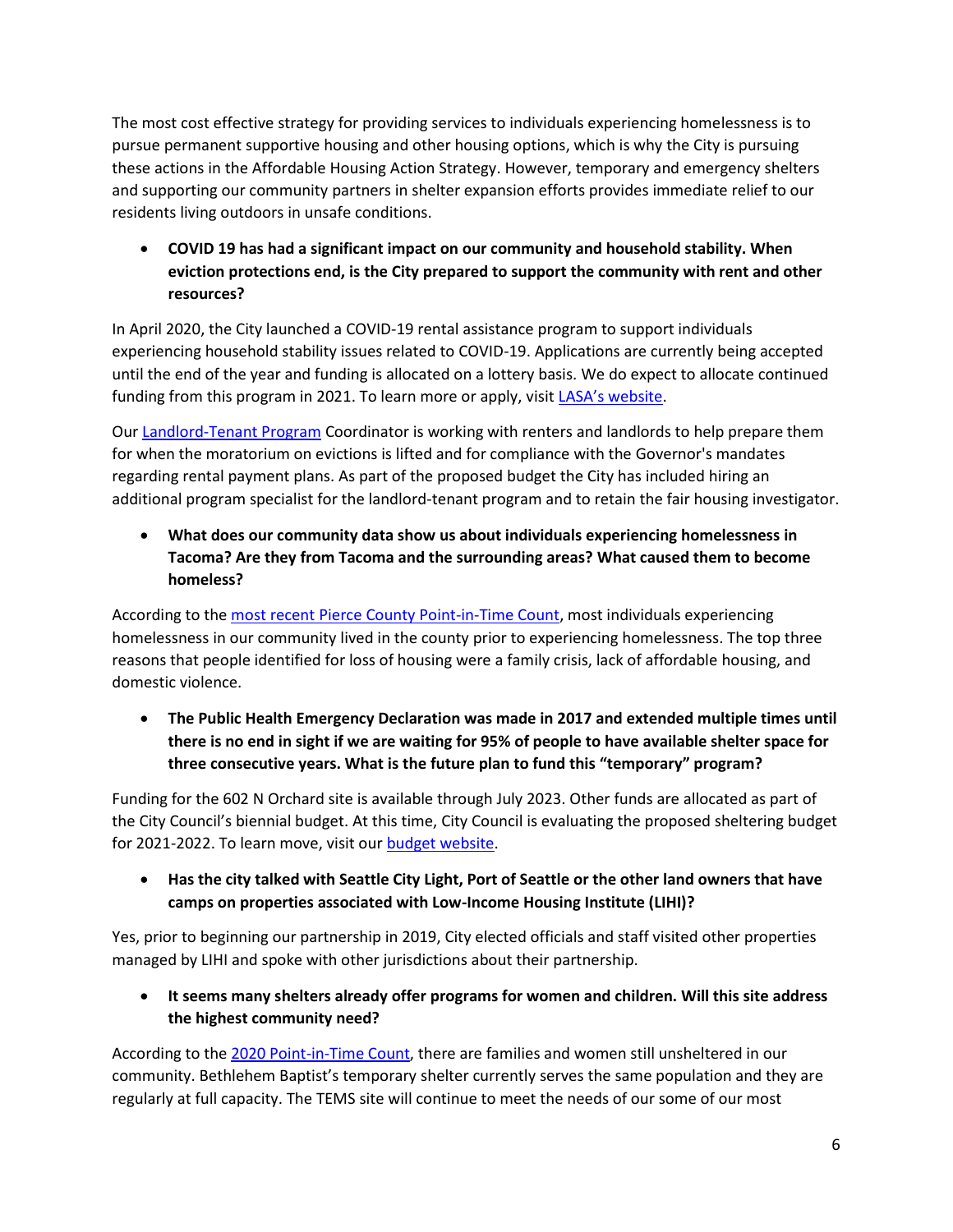vulnerable populations experiencing homelessness, such as families with children and single senior women.

## **Why has the Public Health State of Emergency been extended several times?**

The Public Health State of Emergency has been extended as a policy decision by City Council. The most significant adjustment to the extension was to change the completion of the State of Emergency from a fixed date to a metric stating it would end when 95% of unsheltered individuals had access to shelter based on our Point-in-Time count.

# **If there are issues with this site and it cannot continue, what is the back-up plan?**

If the City or property owner determine that the site cannot continue, the City will look for an option to shelter individuals as an alternate location.

## **Has the City identified a location for a permanent solution?**

In 2019, the City contributed \$1.6 million to Tacoma Rescue Mission's shelter expansion project. Due to COVID-19 and new safety protocols, the need for non-congregate sheltering, such as micro-shelters has increased. The City is working to adapt sheltering options to meet the demand for services. At the same time, the City is working to increase access to affordable housing using the [Affordable Housing Action](https://cms.cityoftacoma.org/cro/ahas/ahasfaq.pdf)  [Strategy.](https://cms.cityoftacoma.org/cro/ahas/ahasfaq.pdf) With increased access to affordable housing, the need for shelters is expected to decrease.

## **What is City leadership doing to reduce transient homelessness from other cities?**

The City recognizes homelessness is a regional issue and will take a regional, coordinated approach. We continue to work with our neighboring jurisdictions and engage with local, state and federal leaders to help generate innovative solutions throug[h the Continuum of Care.](https://www.co.pierce.wa.us/4825/Continuum-of-Care)

## **What mechanism will be in placed to ensure we are serving our community, rather than individuals that have relocated from other areas?**

Our most recent Point-in-Time count data, most individuals experiencing homelessness in our community are from our community. Those who are not still impact community health and safety by residing in unauthorized encampments.

#### **Does the loitering and homeless activity tend to increase around micro-shelter sites?**

Loitering is not allowed per the Code of Conduct. In regards to general encampment activity, we have not seen a significant increase in the immediate vicinity of either of the other micro-shelter sites in Tacoma. More details on encampment activity over time can be seen on our [encampment response](https://cityoftacoma.org/cms/One.aspx?portalId=169&pageId=153621)  [map.](https://cityoftacoma.org/cms/One.aspx?portalId=169&pageId=153621)

#### **What factors were used in determining the success of other TEMS sites?**

As of October 2 2020, 44% of TEMS site residents who exited the program left for permanent housing. The average exits to housing for all other City funded shelter providers combined is an average of 16.5%.

The City, current TEMS residents, and neighbors agree that the TEMS model provides additional stability to residents and neighbors by operating 24/7, which is one way it differs from many other shelters in the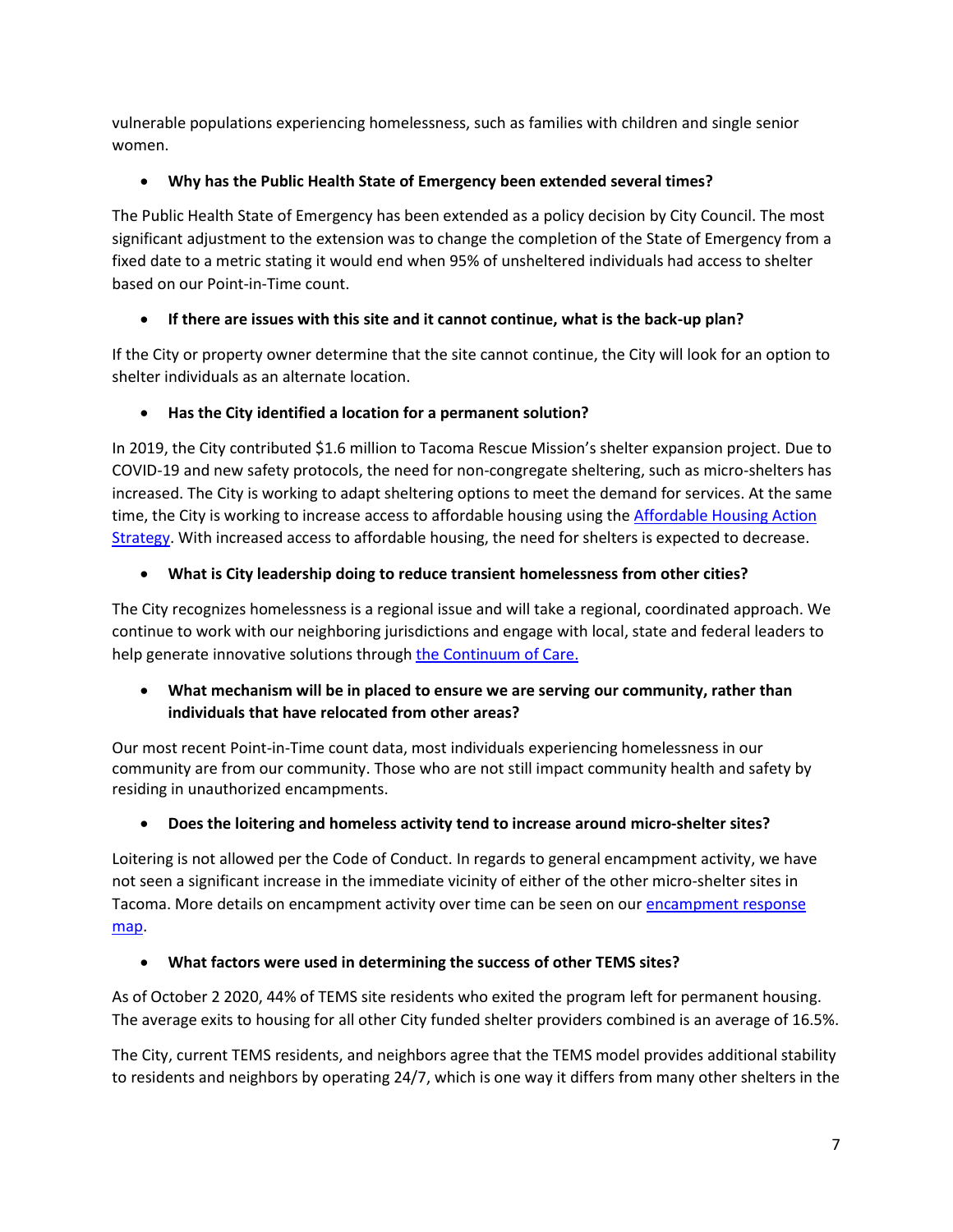community. Allowing residents to have designated space and not require them to leave during the day adds stability for residents to focus on moving into housing and accessing other necessary services.

## **What is considered "affordable housing"?**

Housing is typically considered affordable if total housing costs do not exceed 30% of a household's gross income.

## **Did the city consider buying or leasing a closed or underutilized hotel?**

The City does provide support the use of hotel vouchers in certain cases. Some City funded community providers currently utilize this option, when appropriate.

## **Can new buildings built within Tacoma city-limits be required to reserve spaces for lowincome residents?**

The City currently offers a 12-year multi-family tax exemption (MFTE) incentive to encourage developers to build affordable housing. Tacoma's MFTE program provides a tax incentive to encourage development of a minimum of 4 new multifamily units to be located within one of 17 designated mixed use centers. The 12 year tax exemption requires at least 20% affordable units. The City is pursuing multiple options under the [Affordable Housing Action Strategy](https://www.cityoftacoma.org/cms/One.aspx?portalId=169&pageId=148642) to increase affordable housing stock including a new project[, Home in Tacoma,](https://www.cityoftacoma.org/cms/one.aspx?pageId=180033) which focuses on increasing affordability by creating new housing types in Tacoma neighborhoods.

#### **ENCAMPMENT RESPONSE AND REMOVAL**

 **How will removals be done of unauthorized encampments? What happens if the encampments are on private property compared to on public property?**

The City inspects and removes unauthorized encampments on a routine basis based on complaints received and the conditions of the encampment. We generally do not perform encampment cleanups on private property. Instead, the City will follow the Tacoma Municipal Code to work with private property owners to ensure encampments are abated. At this time, we are also following guidance from the Center for Disease Control (CDC) abou[t COVID-19 safety and encampment removal.](https://www.cdc.gov/coronavirus/2019-ncov/community/homeless-shelters/unsheltered-homelessness.html#facility-encampments) Learn more about our response to encampment removals o[n our website.](https://www.cityoftacoma.org/cms/One.aspx?portalId=169&pageId=94667)

# **What happens if individuals residing in unauthorized encampment reject the homeless outreach team's offers for services?**

Individuals experiencing homelessness are not required to accept supportive services. Encampments on public property may still be cleaned after 72-hours' notice even if individuals chose not to accept services and the encampment removal falls within COVID-19 guidance from the CDC.

#### **SITE OPERATIONS**

**Who specifically will this site serve and how will clients be referred to the site?**

The site will serve families with children, couples and single women. Residents with pets are also permitted. Residents are referred from the City of Tacoma's Homeless Outreach Team and local providers.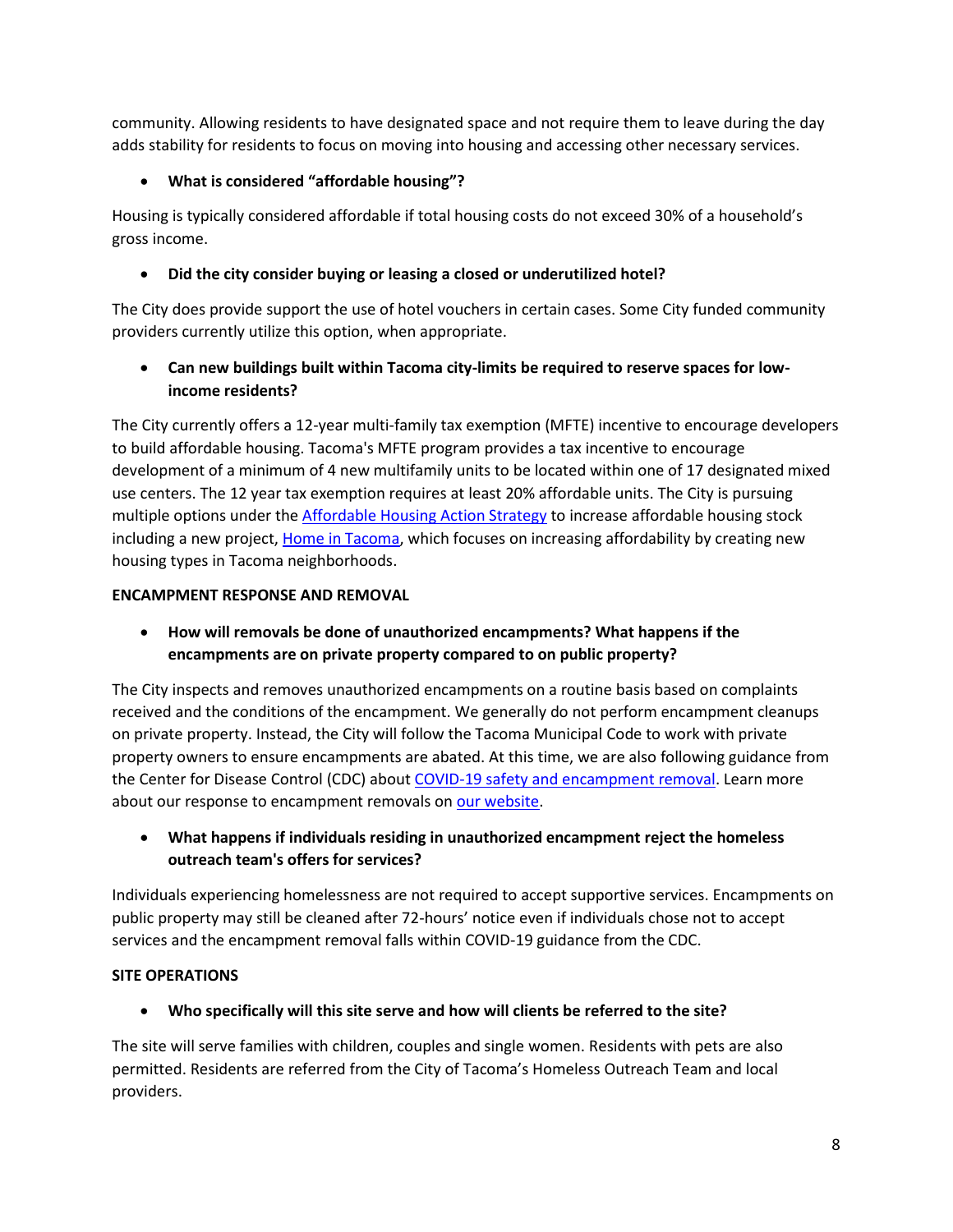What is the screening process for residents? Will there be any preference given to individuals or families based on their demographics or other factors (ex: families, BIPOC communities, chronically homeless)?

All residents over the age of 18 are screened through the sex offender registration database. There is no special preference given to families or other individuals based on their demographics or other factors. LIHI will be looking for families and individuals that can adhere to the code of conduct, be successful in our program and be great neighbors to the community.

## **What type of background checks occur and what criminal convictions would disqualify someone from residency? What happens if someone doesn't have proper Identification?**

Serious offenses like murder, sex-related offenses, and others disqualify persons from residency. If someone does not have identification LIHI partners with Tacoma Police who have the additional capabilities to verify identify. LIHI also connects residents and potential residents to community organizations that can help them obtain the proper identification.

## **Is this completely free housing for residents?**

Rent is not charged to residents. Residents are expected to contribute to the village by completing assigned chores and work toward stable housing with their case managers.

## **Is there a time limit on how long one family can stay?**

There is no set limit on how long families or individuals can stay. They must continue to follow the Codeof-Conduct and work toward on obtaining other housing with their case managers. The length of stays varies based on resident circumstances.

# **Are the shelters going to be as shown in the presentation slides?**

Yes. The shelters will be similar and all shelters will be 8 feet by 12 feet.

#### **How many children are going to be housed at this site?**

The number of children living at the site will likely vary over time as residents cycle through. Site capacity at any given time will not exceed 60 residents.

#### **What service are offered to help residents find alternative housing?**

Case management services will be provided on-site and often involves partnership with other local agencies that can help resident overcome their individual barriers to housing.

#### **What kind of compensation is the First Christian Church receiving for this site?**

First Christian Church will receive \$3,000/month as agreed to in the lease agreement for the land by the City.

 **How will the city deal with trash and solid waste associated with the 40 units? Will there be additional trash collection services and collection bins that are serviced?**

Trash collection service is provided by the City and serviced regularly. There will be an appropriate ratio of bins to residents at the TEMS site.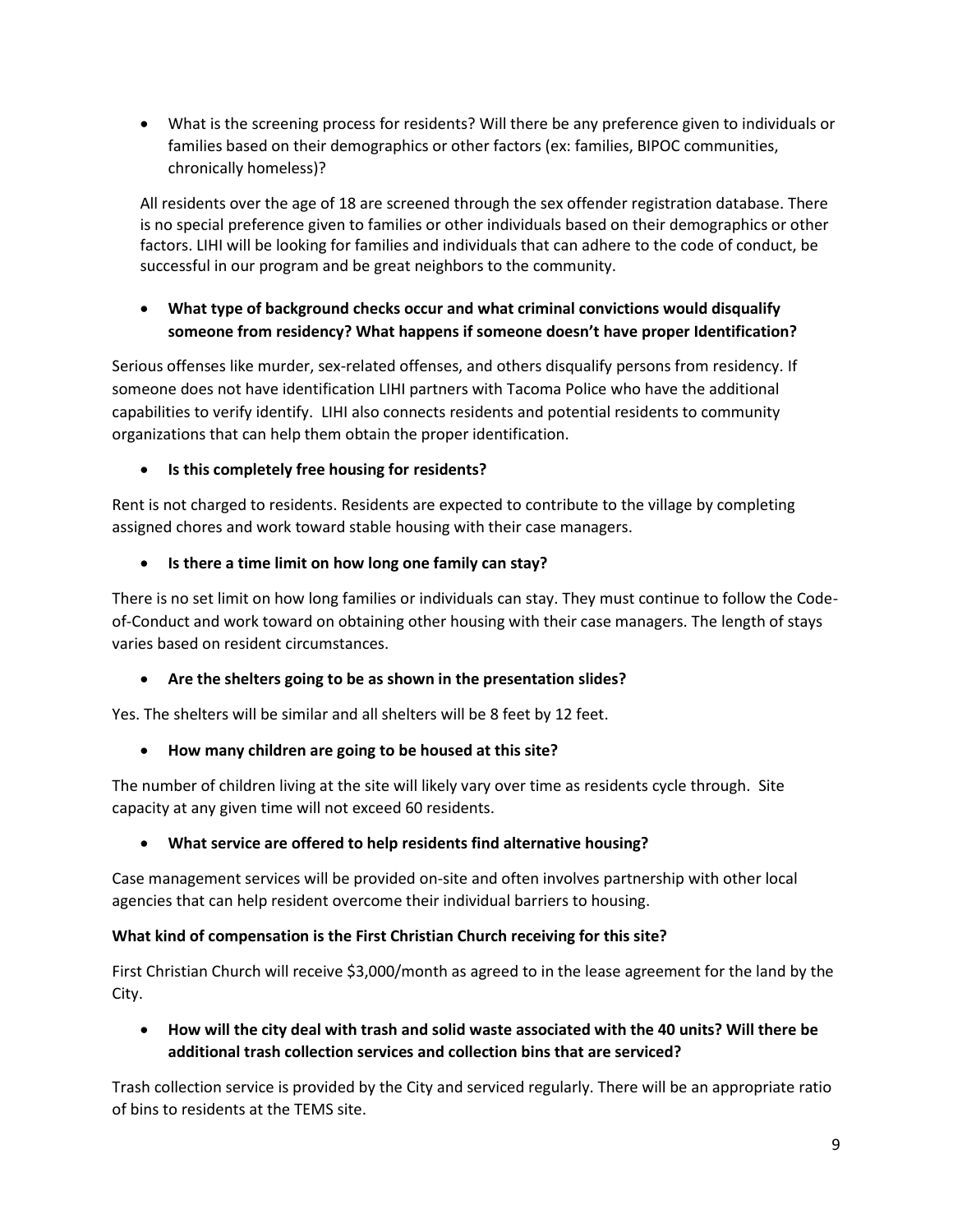## **What kind of sanitary facilities will there be?**

The site has shower facilities, bathrooms and laundry on site.

 **If the other shelters are full, what happens if a resident of this shelter site is turned away due to breaking code of conduct? Where will they be taken if all is full?** 

The TEMS site is not a traditional shelter with a daily walk-in lineup for service. Should someone come to the site seeking services, LIHI staff would connect them with outreach workers to help find options for where they can go and how to get on appropriate housing lists.

## **Is this site going to have security 24 hours a day?**

Yes. The site has 24-hour security, seven days per week.

 **How is Low-Income Housing Institute partnering with Tacoma Public Schools to ensure resources for children are available and the school district is ready to support them?** 

LIHI will be reaching out to Tacoma Public Schools to learn about the best ways to partner in support of resident families.

# **How does LIHI and the City help keep the community clean of trash and debris that may increase as a result of new tenancy in the neighborhood?**

Residents are expected to contribute to the maintenance of the TEMS site. LIHI staff provide a rotating chores list each week and one of the chores includes neighborhood (immediate vicinity) cleanup. Supplies for this are provided by LIHI.

# **Can you clarify the number of units and people served by this site?**

There will be 40 individual shelters and the capacity of the entire site is 60 individuals. Some shelters may house a couple or a family.

# **How are the utilities going to be paid? Who is responsible for that cost?**

The City makes direct utility payments for the TEMS site.

**What is included in the code of conduct?**

The code of conduct includes information about site policies and expectations of residents. A current copy of the code of conduct is available on ou[r website.](https://www.cityoftacoma.org/UserFiles/Servers/Server_6/File/cms/NCS/City%20Authorized%20Emergency%20Shelter%20Sites/TEMS-IntakeandCodeofConduct-COVIDupdate-2020-10-19.pdf)

## **Can you explain COVID-19 protocols for residents, volunteers and staff? What protections are in place to keep people safe?**

At this time LIHI is not allowing any visitors at any villages. All guest receive temperature checks upon arrival of the village. All staff, volunteers, and residents must wear a mask when they are not inside their micro-shelter. Hand sanitizer and Lysol spray is available throughout the village and cleaning occurs often. Residents are asked to maintain six feet of distance when in common spaces and we are limiting volunteer work in order to stay in compliance with public safety guidance.

**What do the residents do during the day? Are there employment or education requirements?**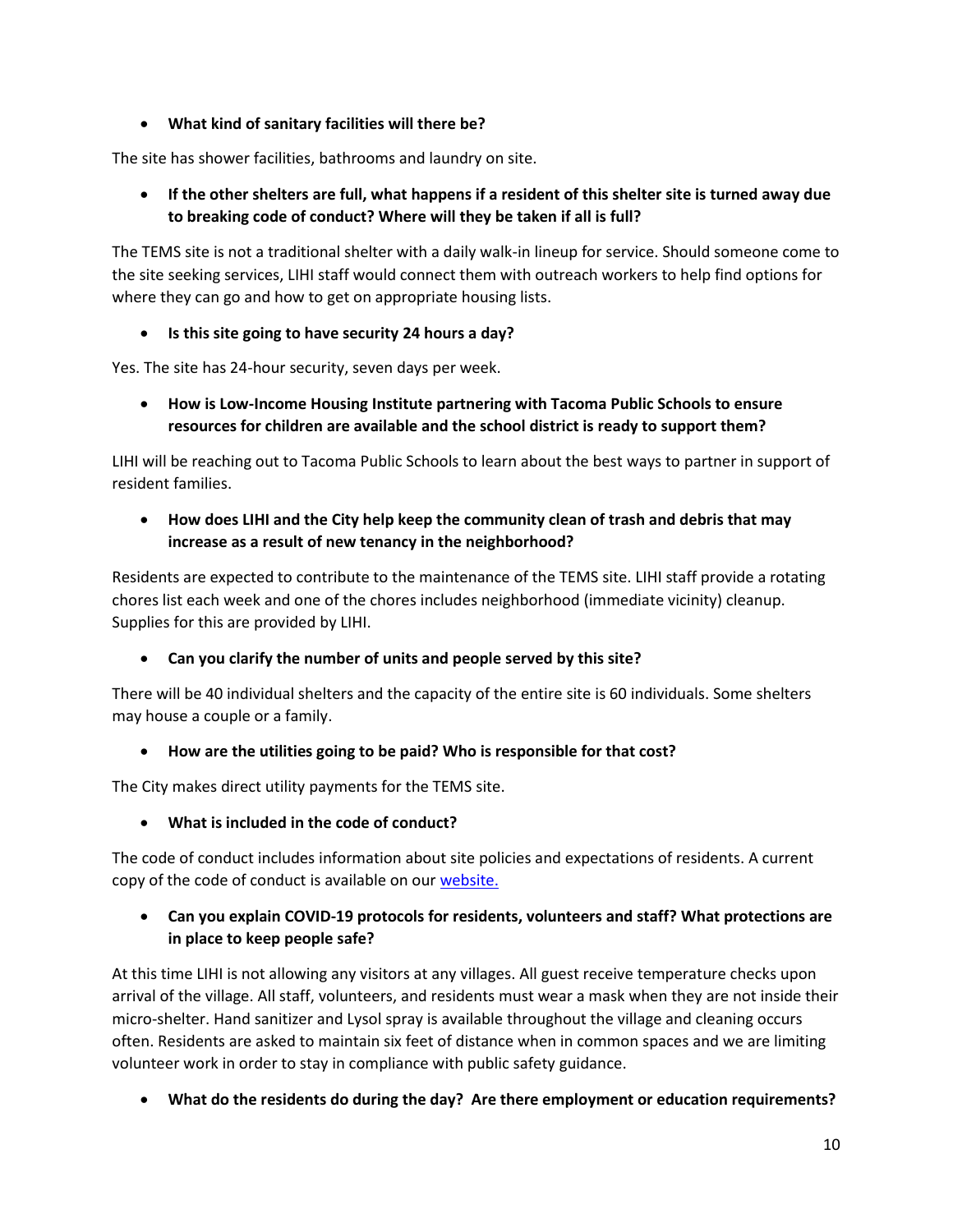Residents are expected to work toward finding stable housing. Sometimes, this might include recovering from illness or seeking employment first. Case managers support residents through this process and provide resources as well as hold them accountable to making progress on their plans.

# **How are client referrals made? What is the application process when an open shelter becomes available?**

Residents are referred from the City of Tacoma's Homeless Outreach Team and local providers.

# **What kind of staff resources and site security will be on site every day?**

LIHI will have staff present 24-hours a day, seven days per week. Case managers may hold regular office hours, however, and not be on-site every day.

 **Looking at the most recent site report, I see only a fraction of residents who leave move on to permanent housing. What happens to the others?**

Residents could exit the program into another form of long-term housing, such as transitional housing, or into another form of shelter that better meets their needs, or may re-enter homelessness. Residents may also leave the program on their own and not share their outcome or destination. As much as possible, and when appropriate, LIHI case management staff will continue to stay in touch and work with residents who exit the program without housing or another form of shelter for as long as the resident who exited is able and willing to engage. LIHI assists residents exiting for any reason with transportation.

# **What happened to the micro shelters that were at 8th & MLK?**

The shelters at  $8<sup>th</sup>$  and MLK were moved to the site at E 60<sup>th</sup> and McKinley.

 **What offerings are available in the communal kitchen? Are meals provided or do residents cook for themselves?**

Donated meals are provided for all daily meals and easy to prepare kitchen staples are available. The communal kitchen has microwaves, refrigerators, toaster ovens and basic food preparation items, but does not include full ovens.

# **What happens to residents when the TEMS site is moved? Do the residents move with them?**

Any residents living in a micro-shelter location that is expected to be relocated are able to move to the new location.

# **If a resident doesn't comply with the code of conduct, what happens? If they are removed, where do they go? Is there a plan?**

As much as possible, and when appropriate, LIHI case management staff will continue to stay in touch and work with residents who exit the program without housing or another form of shelter for as long as the resident who exited is able and willing to engage. LIHI assists residents exiting for any reason with transportation.

**What are the statistics for the Puyallup Ave location?**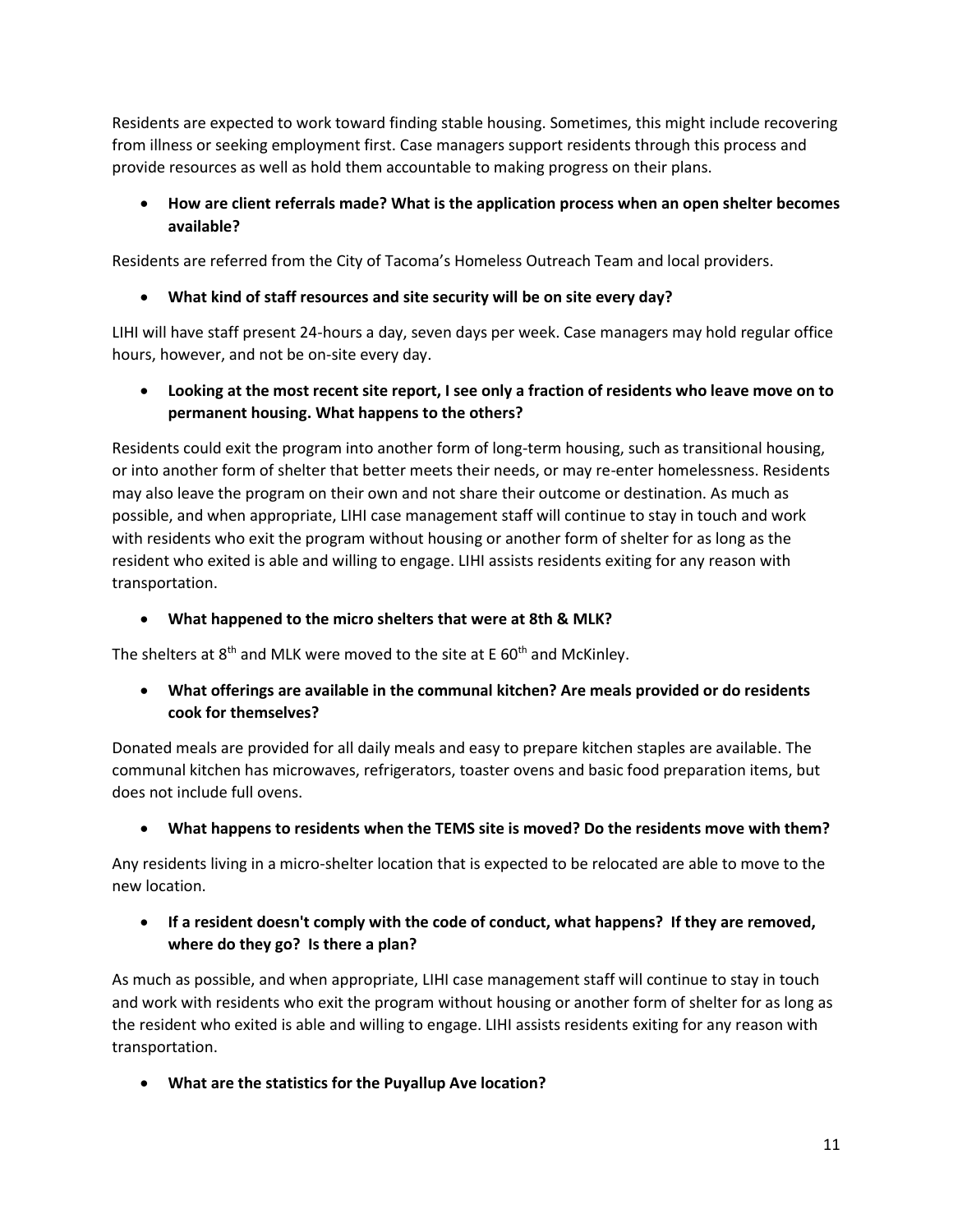The most recent site report of client outcomes at the Stability Site and TEMS sites can be found on [our](http://www.cityoftacoma.org/authorizedencampments)  [website.](http://www.cityoftacoma.org/authorizedencampments)

 **I read the meeting minutes for the CAC teams for both shelter sites (MLK and McKinley) and saw concerns around pop up tents and loitering. What is being done to ensure that does not continue or carry over here?**

Issues like tents and loitering occur around the City and have a history of occurring at the proposed 602 N Orchard Site, as well. The CAC is available to problem solve these issues that may arise so that they may be addressed quickly and hopefully not become a pattern. We believe that CACs have been effective in this effort.

If encampments do establish, we encourage residents to request outreach from the Homeless Outreach Team b[y making a request in online](https://cityoftacoma.org/cms/one.aspx?pageId=17887) to 3-1-1 or calling (253) 591-5000.

# **How many medical calls are related to drug or alcohol overdoses? Will there be recovery meetings on hand such as AA?**

The medical nature of calls for service cannot be disclosed due to HIPPA protections for patient confidentiality. Residents in need of substance use services can be connected with those through their case manager.

 **How does TEMS support people who are living in their vehicles? Do they have parking for residents?**

A parking area will be available on site, if a resident has long term vehicle storage needs LIHI will work with that resident to arrange for vehicle storage off-site.

**Where are other TEMS sites in Tacoma located?**

Currently, LIHI operates a TEMS site at E 60<sup>th</sup> and McKinley Street. This site was re-located from S 8<sup>th</sup> and MLK Jr Way and shelter capacity was expanded in July 2020.

**How long will people be able to stay at the facility?**

There is no set time limit for TEMS residency. All residents are required to work with case managers on their housing action plans in order to help them move through the program as quick as possible.

#### **Are residents recommended to attend church services?**

Religious offerings are not a part of the TEMS operations or services. It is possible that church services are offered to residents by various partner organizations; however, none of these services would take place inside the micro-shelter community and any participation would be voluntary.

#### **What background checks are part of the screening process?**

All prospective residents need to submit to a background check and a sex offender registry check as a condition of staying at the site. Serious offenses like murder, sex-related offenses, and others disqualify persons from residency.

**Will you require drug testing?**